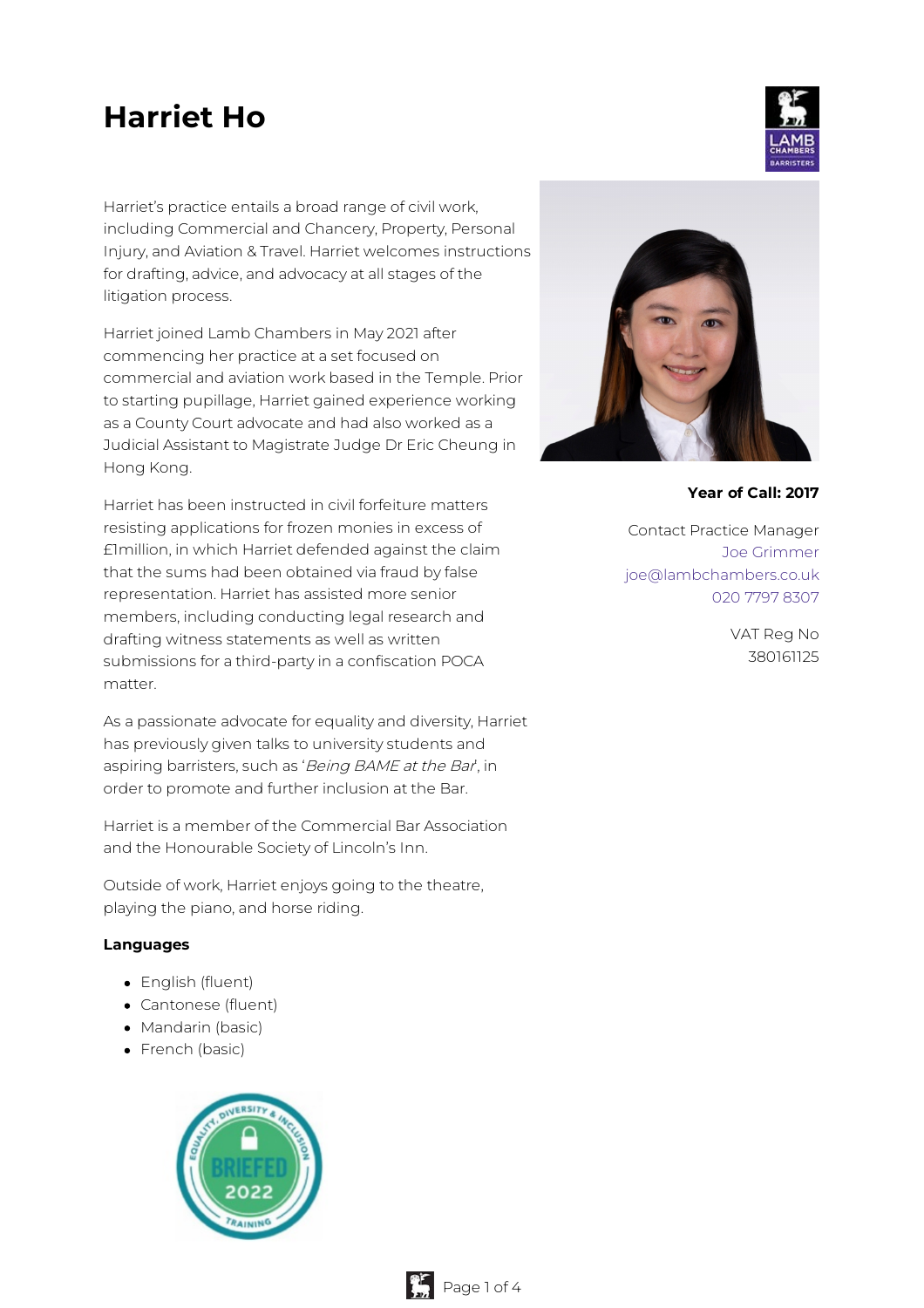# **Commercial**

Harriet is developing a strong broad commercial practice and has experience working on a range of commercial and insurance matters, including drafting, trials, applications, CMCs, and costs budgeting.

Harriet is regularly instructed in debt recovery matters, credit hire cases, and claims made under the Consumer Credit Act 1974 procedure. Harriet accepts instructions in all commercial matters.

## Recent Cases:

- TS v T UK Ltd (2021) Drafted defence for a wellknown multinational telecommunications company against a claim in relation to erroneous overcharges and breach of express contract terms as well as implied terms of reasonable care and skill, pursuant to the SGSA 1982.
- $\bullet$  MW v HB Ltd Drafted advice in a contractual dispute regarding a joint venture and share of profits of completed projects.
- W&D Ltd v L Ltd (2021) Drafted particulars of claim and reply to defence and counterclaim in relation to building work disputes.
- TC v RBS plc (2021) Successfully represented client in a high value trial regarding an unfair payment protection insurance relationship.
- SJH v CL (2021) Drafted defence and successfully obtained at an application hearing an unless order to require fraud be properly pleaded.
- AATM Ltd v PR of AT(D) Drafted opinion as to merits and quantum regarding a breach of contract and care services claim against a care home.
- TTRS Ltd v NM Ltd (2021) Successfully submitted and recovered substantial costs in circumstances whereby the Claimant had filed a notice of discontinuance the day prior to trial.
- RCI Ltd v ACF (2021) successfully represented finance company in a debt recovery matter and defeated a Consumer Rights Act 2015 defence.

# **Personal Injury**

Harriet has a busy personal injury practice and welcomes instructions in all personal injury and/or clinical negligence matters, including road traffic accident claims, infant settlement hearings, credit hire claims, stage 3 disposal hearings, as well as advice as to quantum.

## Recent Cases:

• JD v MIC Ltd (2021) – Advised and drafted application for summary judgment in a 'test' case regarding direct cause of action against insurer companies and the application of EC (Rights Against Insurers)

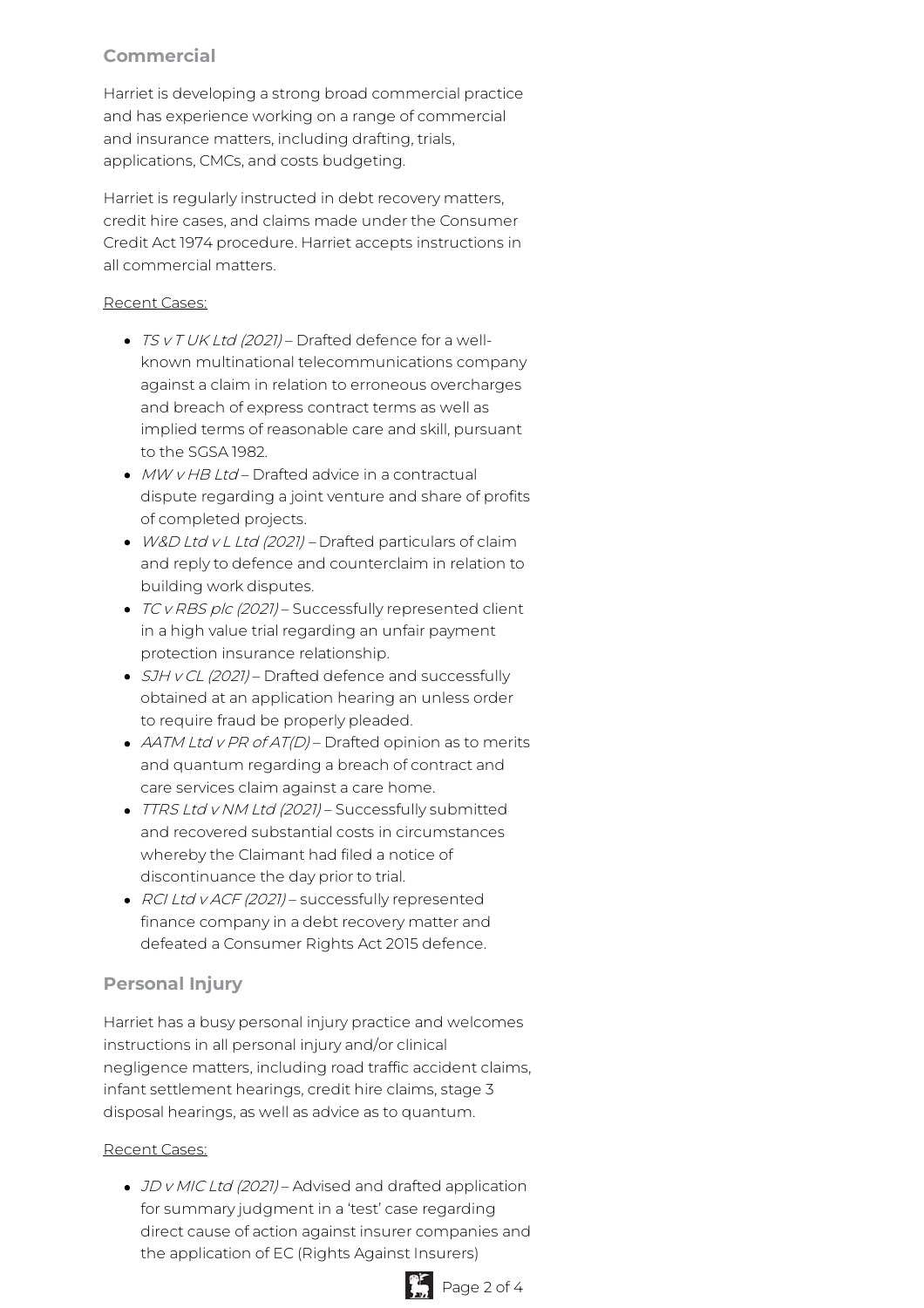Regulations 2002 post-Brexit.

• PS v R&S plc (2022) – Successfully reduced judgment to 20% only of the value of claimed for credit hire.

## **Property**

Harriet has a substantial practice in property, with a particular focus on landlord & tenant matters, including residential and commercial possession, recovery of arrears, obtaining and resisting injunctive relief, mortgage arrears, deposit protection, and rent repayment disputes. She regularly represents housing associations, local authorities, as well as private landlords.

Harriet welcomes instructions in all property work, including matters dealing with possession, nuisance, disrepair, service charges, and boundary disputes.

#### Recent Cases:

- Advice to both professional and lay clients as to Rights to First Refusal and the Landlord & Tenant Act 1987 regarding an intended simultaneous purchase of a freehold and leasehold.
- MK & Others v SO (2021) Drafted Respondent's statement of case and witness statement in a rent repayment dispute.
- NW Ltd v QMK (2021) Successfully represented housing association by obtaining an injunction in relation to nuisance disrepair.
- CP Ltd v JAPLM Ltd & ARS (2021) Successfully argued that a resigned director was still liable as a guarantor for arrears unpaid by the company.
- GP Ltd v LA & SKO (2021) Successfully submitted legal arguments on surrender of lease and obtained judgment for arrears.

# **Aviation and Travel**

Harriet is developing a practice in this area and is often instructed to advise and represent airline companies in carriage by air claims which are governed by EU Regulation No.261/2004, Montreal and Warsaw Conventions, comprising of passenger claims arising from delay, cancellation, denied boarding, lost baggage, and negligence claims.

## Recent Cases:

- AC v BA plc (2021) Successfully defended a flag carrier airline in a contractual dispute regarding the validity of Voucher refunds offered during the COVID-19 pandemic.
- $\bullet$  AA v BA plc (2021) Currently representing the Respondent in an ongoing appeal regarding a